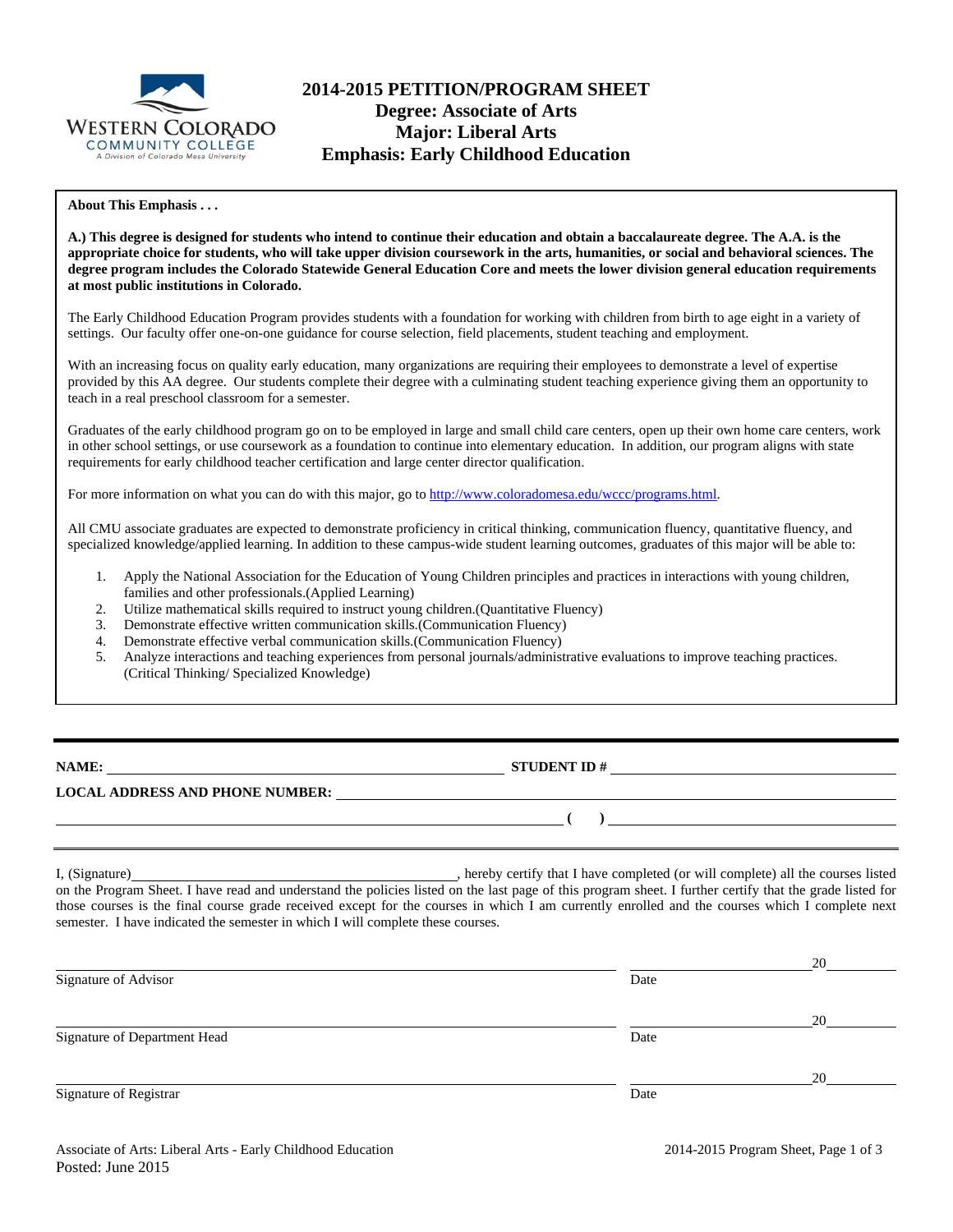#### **Students should work closely with a faculty advisor when selecting and scheduling courses prior to registration.**

Degree Requirements:

- 60 semester hours total ( A minimum of 16 taken at CMU in no fewer than two semesters)
- 2.00 cumulative GPA or higher in all CMU coursework
- 2.50 cumulative GPA or higher in coursework toward major content area.
- A grade of "C" or higher must be earned in all general education courses in order to be accepted for the transfer under the Core Transfer Agreements.
- Students must have current First Aid/CPR cards
- Students must create a portfolio following department requirement
- A student must follow the CMU graduation requirements either from 1) the program sheet for the major in effect at the time the student officially declares a major; or 2) a program sheet for the major approved for a year subsequent to the year during which the student officially declares the major and is approved for the studen by the department head. Because a program may have requirement specific to the degree, the student should check with the faculty advisor for additional criteria. It is the student's responsibility to be aware of, and follow, all requirements for the degree being pursued. Any exceptions or substitutions must be approved by the student's faculty advisor and Department Head.
- When filling out the program sheet a course can be used only once.
- See the "Undergraduate Graduation Requirements" in the catalog for additional graduation information.

**GENERAL EDUCATION REQUIREMENTS** (31 Semester Hours) See the current catalog for a list of courses that fulfill the requirements below. If a course is on the general education list of options and a requirement for your major, you must use it to fulfill the major requirement and make a different selection within the general education requirement.

| Course No Title                                                                                               |   | Sem.hrs Grade Term/Trns |
|---------------------------------------------------------------------------------------------------------------|---|-------------------------|
| <b>English</b> (6 semester hours, must receive a grade of "B" or better)                                      |   |                         |
| <b>ENGL 111 English Composition</b>                                                                           |   |                         |
| <b>ENGL 112 English Composition</b>                                                                           | 3 |                         |
| <b>Math:</b> MATH 110 <b>or higher</b> (3 semester hours, must receive a grade<br>of "C" or better)<br>MATH 1 |   |                         |
| <b>Humanities</b> (3 semester hours)                                                                          |   |                         |
| <b>History:</b> (3 semester hours)<br><b>HIST</b>                                                             |   |                         |

#### **ELECTIVES (5 SEMESTER HOURS) CHOSEN FROM:**

 EDEC 205 Health, Nutrition, and Safety (3) EDEC 102 Introduction to Early Childhood Professions Lab Experiences (3) EDEC 103 Guidance Strategies for Children (3) EDEC 196 Topics (1-3) EDEC 241 Early Childhood Administration: Human Relations (3)

| Course No Title  |                                                                                               |                     | Sem.hrs Grade Term/Trns           |
|------------------|-----------------------------------------------------------------------------------------------|---------------------|-----------------------------------|
|                  | Social and Behavioral Sciences (6 semester hours)                                             |                     |                                   |
|                  | Natural Sciences (7 semester hours, one course must include a lab)                            |                     |                                   |
|                  | <b>Fine Arts</b> (3 semester hours)                                                           |                     |                                   |
|                  | <b>OTHER LOWER DIVISION REQUIRMENTS</b>                                                       |                     |                                   |
|                  | Kinesiology (2 semester hours)<br>KINE 100 Health and Wellness                                | 1<br>$\overline{1}$ |                                   |
|                  | <b>Applied Studies</b> (3 semester hours)<br><u> 1989 - John Harrison, mars eta inperiodo</u> |                     |                                   |
|                  | <b>EARLY CHILDHOOD EDUCATION EMPHASIS</b>                                                     |                     |                                   |
|                  | <b>REQUIREMENTS</b> (24 semester hours)                                                       |                     |                                   |
| <b>EDEC 238</b>  | <b>Emphasis Specific Courses:</b> (19 semester hours)<br>Early Childhood Development          |                     |                                   |
|                  | 0-8 years                                                                                     | 3                   |                                   |
| OR               |                                                                                               |                     |                                   |
| <b>PSYC 233*</b> | Human Growth & Development3                                                                   |                     |                                   |
| EDEC 101         | Introduction to Early Childhood 3                                                             |                     |                                   |
| <b>EDEC 113</b>  | Infant/Toddler Theory/Practice 3                                                              |                     | <u> Albanya (Albanya Albanya)</u> |
| <b>EDEC</b> 122  | Ethics in Early Childhood Ed                                                                  | 1                   |                                   |
| <b>EDEC 240</b>  | Curriculum & Development:                                                                     |                     |                                   |
|                  | Early Childhood                                                                               | 3                   |                                   |
| <b>EDEC 250</b>  | Exceptionalities in Early Ed                                                                  | 3                   |                                   |
| <b>EDEC 299</b>  | Student Teaching in Early Ed                                                                  | 3                   |                                   |

**Electives:** Choose 5 semester hours from electives list below.

233 can be taken to fulfill the core requirement.

| _______ |  |  |  |
|---------|--|--|--|
|         |  |  |  |
|         |  |  |  |
| _______ |  |  |  |

\*For Students who do not wish to pursue Director Qualification, PSYC

 EDEC 264 Administration in Early Education (3) EDEC 290 Early Literacy for the Young Child (2) EDEC 297 Practicum (1-2) ENGL 240 Children's Literature (3) EDEC 237 Social and Emotional Growth (3) EDEC 230 Curriculum and Development: Infant /Toddler EDEC 114 Infant/Toddler Lab Techniques (3)